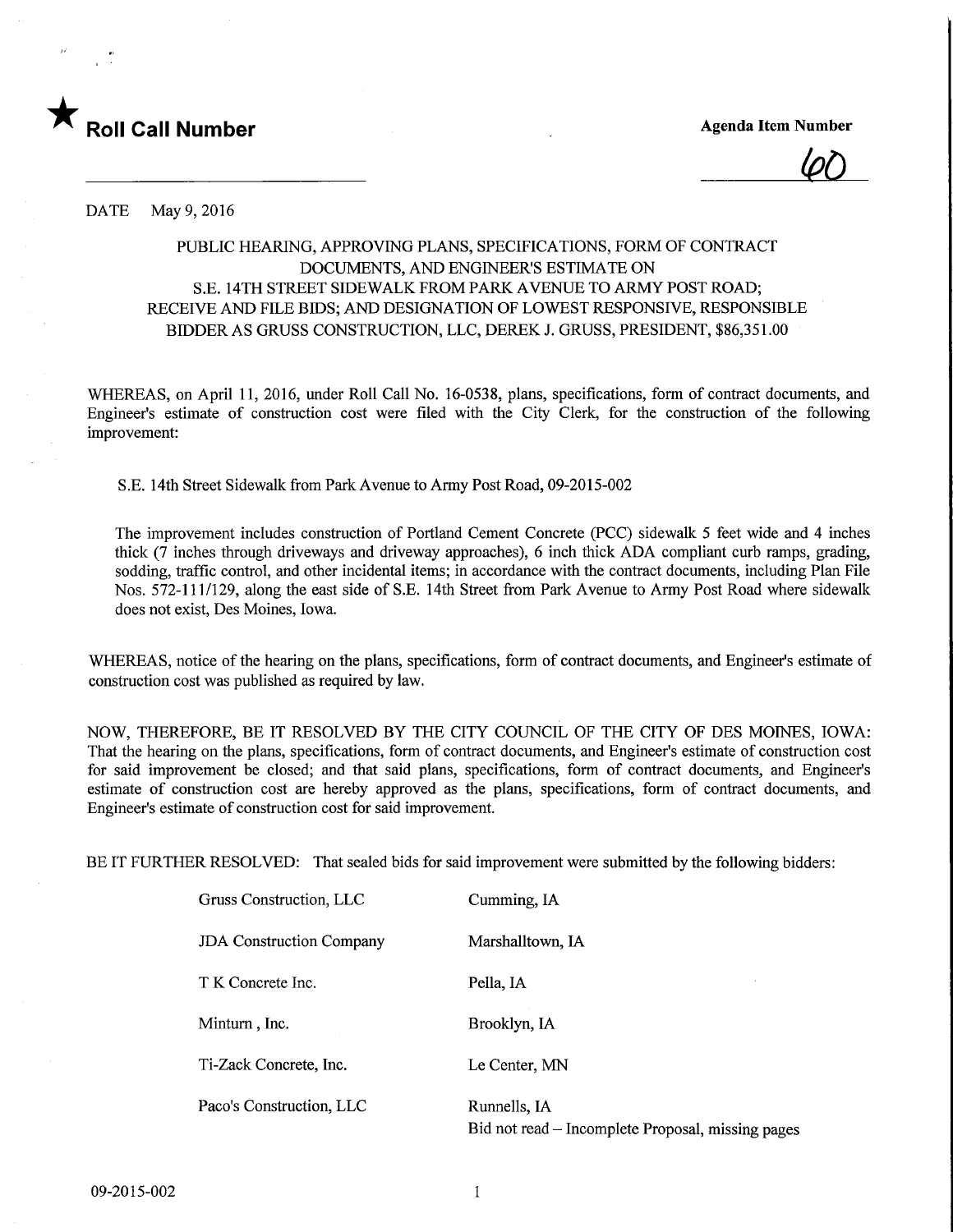

 $\mathcal{Q}$ 

DATE May 9, 2016

which were received and opened at a public meeting presided over by the Engineer in the City Council Chambers, 2nd Floor, City Hall, 400 Robert D. Ray Drive, Des Moines, Iowa at 11:00 a.m. on April 26, 2016. Said bids and the attached tabulation of bids for said improvement be and are hereby received and filed.

BE IT FURTHER RESOLVED: That the Des Moines City Engineer, as the Engineer, has determined that the lowest responsive, responsible bid for the construction of said improvement was submitted by Grass Construction, LLC, Derek J. Gruss, President, 149 N. 58th Place, P.O. Box 131, Gumming, IA, 50061 in the amount of \$86,351.00, and said bid be and the same is hereby accepted.

BE IT FURTHER RESOLVED: That the bid security of the unsuccessful bidders be and is hereby authorized and directed to be returned.

BE IT FURTHER RESOLVED: That the Engineer is hereby directed to secure execution by the lowest responsible, responsive Bidder and its surety of the contract documents in the form heretofore approved by this Council; that the Engineer is directed to thereafter present said contract documents to this Council for approval and authorization to the Mayor to sign; and that no contract shall be deemed to exist between the City of Des Moines and said Bidder until said contract has been executed by the Bidder, and shall have been approved by this Council and executed by the Mayor and attested to by the City Clerk.

BE IT FURTHER RESOLVED: That the City Council hereby authorizes the necessary road closures for the Project.

(City Council Communication Number  $/6 - 256$  attached.)

Moved by \_ to adopt.

FORM APPROVED: A FUNDS AVAILABLE FORM APPROVED:<br>
Watchleen Vanderpool Daniel E. Ritter<br>
Kathleen Vanderpool Des Moines Ein

Des Moines Finance Director<br>Deputy City Attorney Des Moines Finance Director

Funding Source: 2016-2017 CIP, Page Street - 33, Sidewalks - School and Priority Routes, SW081, Being: \$22,940.60 from Special Assessments against benefited property owners and \$63,410.40 in G. O. Bonds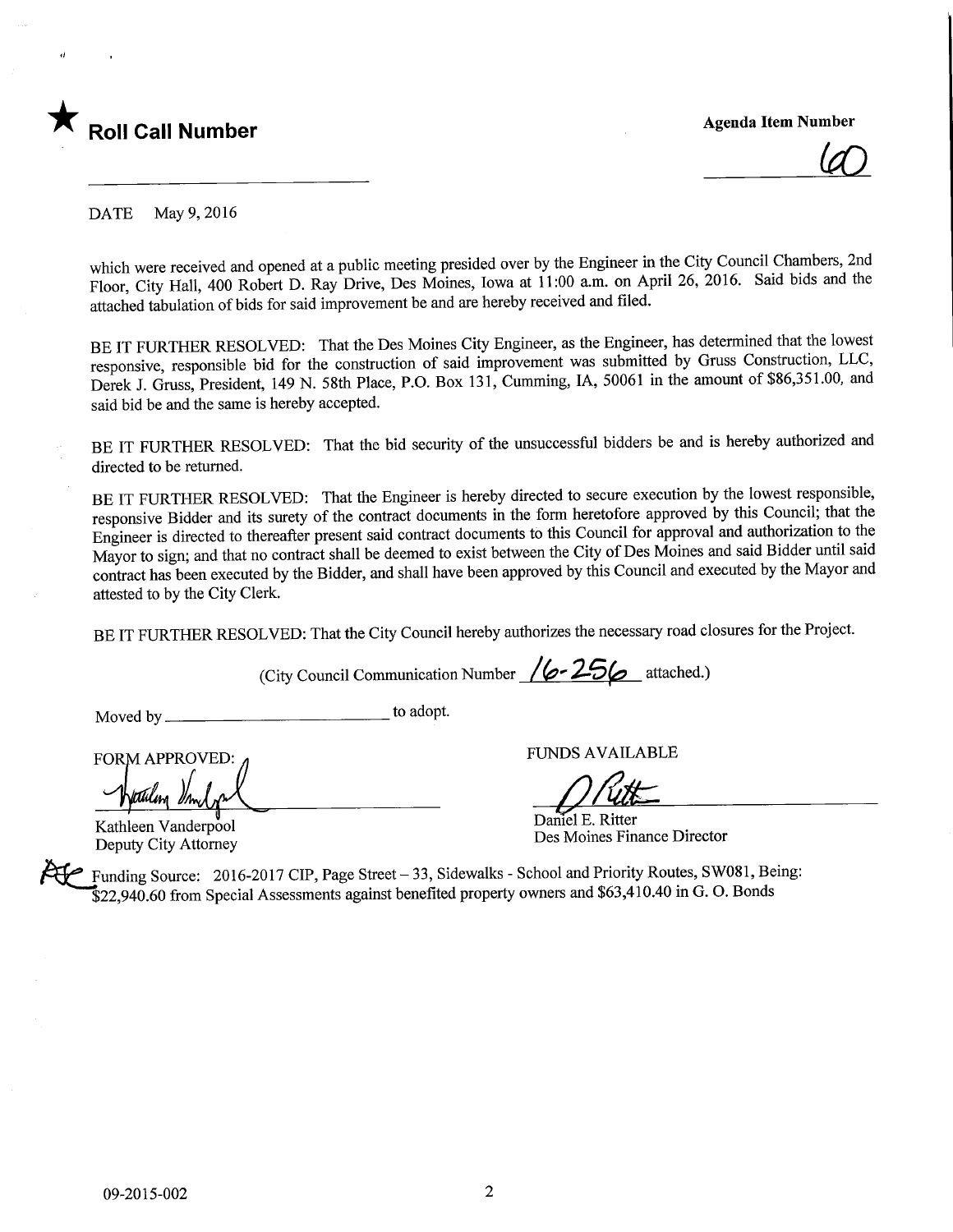



DATE May 9, 2016

| <b>COUNCIL ACTION</b> | <b>YEAS</b> | <b>NAYS</b> | <b>PASS</b> | <b>ABSENT</b>   |
|-----------------------|-------------|-------------|-------------|-----------------|
| <b>COWNIE</b>         |             |             |             |                 |
| <b>COLEMAN</b>        |             |             |             |                 |
| <b>GATTO</b>          |             |             |             |                 |
| <b>GRAY</b>           |             |             |             |                 |
| <b>HENSLEY</b>        |             |             |             |                 |
| <b>MOORE</b>          |             |             |             |                 |
| WESTERGAARD           |             |             |             |                 |
| <b>TOTAL</b>          |             |             |             |                 |
| <b>MOTION CARRIED</b> |             |             |             | <b>APPROVED</b> |
|                       |             |             |             | Mayor           |

Diane Rauh, City Clerk of said City Council, hereby rtify that at a meeting of the City Council, held on the above date, among other proceedings the above was opted.

WITNESS WHEREOF, I have hereunto set my hand d affixed my seal the day and year first above written.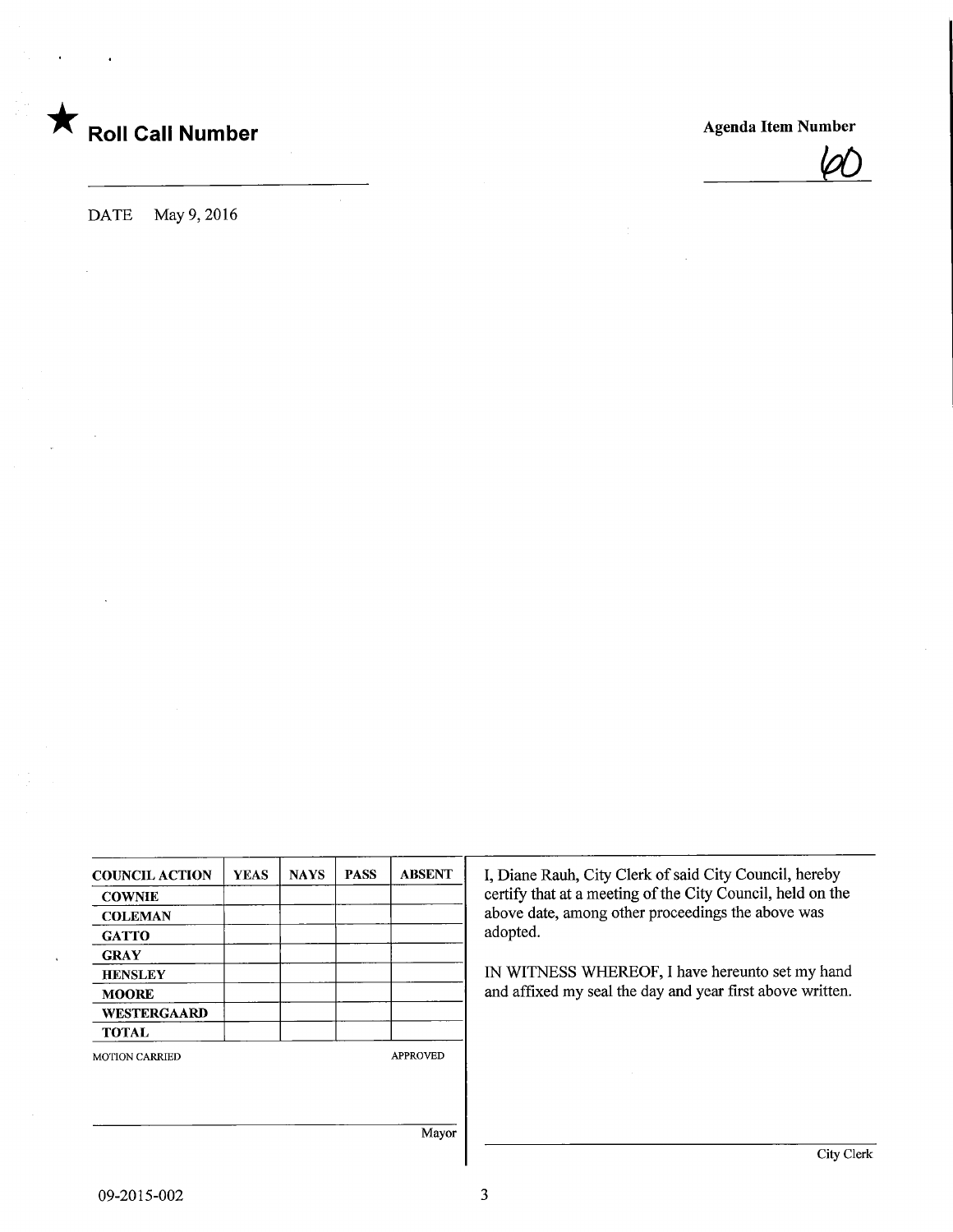|                                                                                                         | DEPARTMENT OF ENGINEERING                                                                                                                                                                                                                                                                           |                                                                                                                                              | Activity ID: 09-2015-002                                                                                                                                       |                                                                                                                                                                     |                                                                                                                                                                   |                                                                                                                                                                        |                                                                                                                                                                  |                                                                                                                                                                        |                                                                                                                                                                   |                                                                                                                                                                       |  |
|---------------------------------------------------------------------------------------------------------|-----------------------------------------------------------------------------------------------------------------------------------------------------------------------------------------------------------------------------------------------------------------------------------------------------|----------------------------------------------------------------------------------------------------------------------------------------------|----------------------------------------------------------------------------------------------------------------------------------------------------------------|---------------------------------------------------------------------------------------------------------------------------------------------------------------------|-------------------------------------------------------------------------------------------------------------------------------------------------------------------|------------------------------------------------------------------------------------------------------------------------------------------------------------------------|------------------------------------------------------------------------------------------------------------------------------------------------------------------|------------------------------------------------------------------------------------------------------------------------------------------------------------------------|-------------------------------------------------------------------------------------------------------------------------------------------------------------------|-----------------------------------------------------------------------------------------------------------------------------------------------------------------------|--|
| CITY OF DES MOINES, IOWA<br>APPROVED BY $R$ , $R$ 6000<br>TABULATED BY: M. BECKER<br><b>CHECKED BY:</b> |                                                                                                                                                                                                                                                                                                     |                                                                                                                                              | BID DATE: 04/26/2016                                                                                                                                           |                                                                                                                                                                     |                                                                                                                                                                   | <b>GRUSS</b><br><b>CONSTRUCTION LLC</b><br><b>CUMMING, IA</b>                                                                                                          |                                                                                                                                                                  | <b>JDA</b><br>CONSTRUCTION, CO.<br>MARSHALLTOWN, IA                                                                                                                    |                                                                                                                                                                   | TK CONCRETE, INC.<br>PELLA, IA                                                                                                                                        |  |
|                                                                                                         | <b>CONTRACTOR'S BID TABULATION</b><br>PROJECT: SE 14th Street Sidewalk from Park Avenue to Army Post Road<br>-ESTIMATE-                                                                                                                                                                             |                                                                                                                                              |                                                                                                                                                                |                                                                                                                                                                     | <b>BID SECURITY</b><br>10% BID BOND<br><b>BID PRICE</b>                                                                                                           |                                                                                                                                                                        | <b>BID SECURITY</b><br>\$9,300.00 BID BOND<br><b>BID PRICE</b>                                                                                                   |                                                                                                                                                                        | <b>BID SECURITY</b><br>10% BID BOND<br><b>BID PRICE</b>                                                                                                           |                                                                                                                                                                       |  |
| <b>ITEM</b><br>3<br>5<br>6<br>9<br>10<br>11                                                             | <b>DESCRIPTION</b><br><b>CLEARING &amp; GRUBBING</b><br><b>EARTHWORK</b><br>4 IN. PCC SIDEWALK<br>DETECTABLE WARNINGS<br>6 IN. PCC PAVEMENT<br>7 IN. PCC PAVEMENT<br>REMOVAL OF PAVEMENT<br>SEED, FERTILIZE AND MULCH FOR HYDRAULIC SEEDING<br>SOD<br><b>MOBILIZATION</b><br><b>TRAFFIC CONTROL</b> | QUANTITY<br>1 <sub>LS</sub><br>1 <sub>LS</sub><br>680 SY<br>10 SF<br>11 SY<br>351 SY<br>255 SY<br>200 SQ<br>45 SQ<br>1 <sub>LS</sub><br>1 LS | <b>UNIT</b><br><b>PRICE</b><br>\$750,00<br>\$3,500.00<br>\$65.00<br>\$40.00<br>\$50.00<br>\$55.00<br>\$15,00<br>\$25.00<br>\$75.00<br>\$4,095.00<br>\$5,000.00 | <b>AMOUNT</b><br>\$750.00<br>\$3,500.00<br>\$44,200.00<br>\$400.00<br>\$550.00<br>\$19,305.00<br>\$3,825.00<br>\$5,000.00<br>\$3,375.00<br>\$4,095.00<br>\$5,000,00 | <b>UNIT</b><br><b>PRICE</b><br>\$2,000.00<br>\$4,000.00<br>\$38.25<br>\$60.00<br>\$50.00<br>\$51.00<br>\$18.00<br>\$29.00<br>\$260.00<br>\$8,000.00<br>\$5,200.00 | <b>AMOUNT</b><br>\$2,000.00<br>\$4,000,00<br>\$26,010.00<br>\$600.00<br>\$550.00<br>\$17,901.00<br>\$4,590.00<br>\$5,800.00<br>\$11,700.00<br>\$8,000.00<br>\$5,200.00 | <b>UNIT</b><br><b>PRICE</b><br>\$1,500.00<br>\$1,500.00<br>\$60.00<br>\$45.00<br>\$80.00<br>\$70.00<br>\$16.00<br>\$50,00<br>\$60.00<br>\$2,500.00<br>\$3,500.00 | <b>AMOUNT</b><br>\$1,500.00<br>\$1,500.00<br>\$40,800.00<br>\$450,00<br>\$880.00<br>\$24,570.00<br>\$4,080.00<br>\$10,000.00<br>\$2,700.00<br>\$2,500.00<br>\$3,500.00 | <b>UNIT</b><br><b>PRICE</b><br>\$1,500.00<br>\$4,200.00<br>\$58,50<br>\$60.00<br>\$80.00<br>\$54.00<br>\$15.00<br>\$31.25<br>\$125.00<br>\$5,000.00<br>\$6,000.00 | <b>AMOUNT</b><br>\$1,500.00<br>\$4,200.00<br>\$39,780.00<br>\$600.00<br>\$880.00<br>\$18,954.00<br>\$3,825.00<br>\$6,250.00<br>\$5,625.00<br>\$5,000.00<br>\$6,000.00 |  |
|                                                                                                         | TOTAL CONSTRUCTION COST<br>PERCENT OF ENGINEER'S ESTIMATE                                                                                                                                                                                                                                           |                                                                                                                                              |                                                                                                                                                                | \$90,000.00                                                                                                                                                         |                                                                                                                                                                   | \$86,351.00<br>-4.05%<br>Low                                                                                                                                           |                                                                                                                                                                  | \$92,480,00<br>$+2.76%$                                                                                                                                                |                                                                                                                                                                   | \$92,614.00<br>$+2.90%$                                                                                                                                               |  |

Page 1

B.